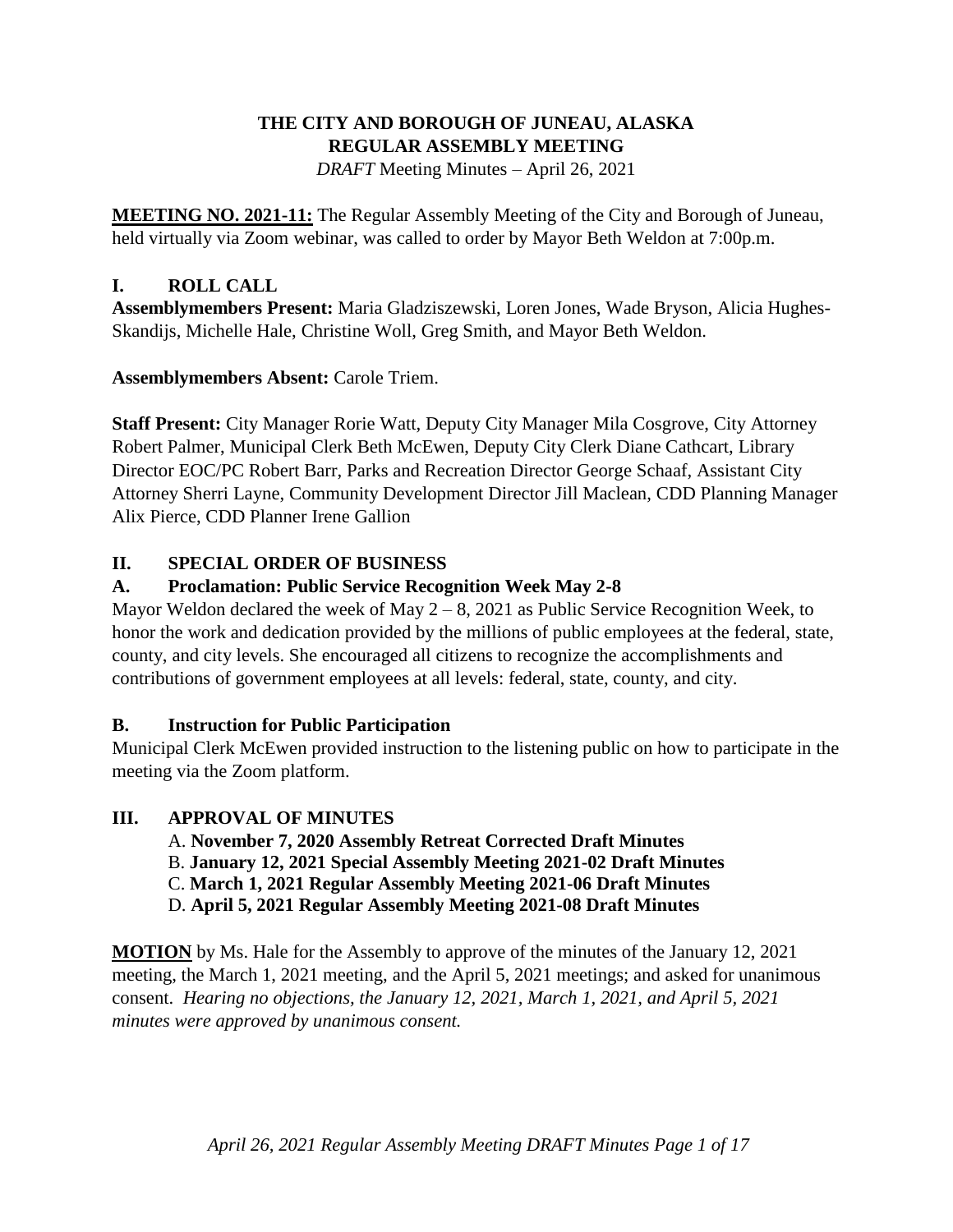**MOTION** by Ms. Hughes-Skandijs for the Assembly to approve of the November 7, 2020 Assembly Retreat Corrected Minutes and asked for unanimous consent. *Hearing no objections, the November 7, 2020 Assembly Retreat minutes were approved by unanimous consent.*

# **IV. MANAGER'S REQUEST FOR AGENDA CHANGES**

There were no requests for Consent Agenda changes.

# **V. PUBLIC PARTICIPATION ON NON-AGENDA ITEMS**

**Kirby Day,** a Valley resident, reminded the Assembly and the listening public that Travel Juneau and Tourism Best Management Practices (TBMP) took over the "Friends of the Flags" project about three years ago. He explained that they have not been able to continue the flag project in recent years due to DOT construction along Egan Drive. Mr. Day reported that DOT construction is nearing completion, and shared that TBMP and Travel Juneau will once again put the flags up along Egan Drive on the morning of May 1.

# **VI. CONSENT AGENDA**

**A. Public Requests for Consent Agenda Changes, Other Than Ordinances for Introduction**

*None.*

## **B. Assembly Requests for Consent Agenda Changes** *None.*

# **C. Assembly Action**

**MOTION** by Mr. Jones for the Assembly to approve the Consent Agenda as presented. *Hearing no objections, the Consent Agenda was approved by unanimous consent.*

1. Ordinances for Introduction

a. **Ordinance 2020-09(AV) An Ordinance Appropriating up to \$125,000 to the Manager as Partial Funding for the Pile Anodes Installation Capital Improvement Project; Grant Funding Provided by the Alaska Department of Transportation and Public Facilities.**

This ordinance would appropriate up to \$125,000 to the Pile Anodes Installation CIP. This project would install zinc anodes to each steel piling in Harris Harbor as part of a maintenance plan to extend the longevity of all Docks and Harbors facilities. Grant funding is provided by the Alaska Department of Transportation and Public Facilities. The 50% local match requirement is being met by previously appropriated capital improvement project funding from the Pile Anodes Installation CIP (H51-121). The Docks and Harbors Board will review this request at the regular board meeting on April 29, 2021.

**The City Manager recommends the Assembly introduce this ordinance and set it for public hearing at the May 12 Special Assembly meeting.**

*April 26, 2021 Regular Assembly Meeting DRAFT Minutes Page 2 of 17*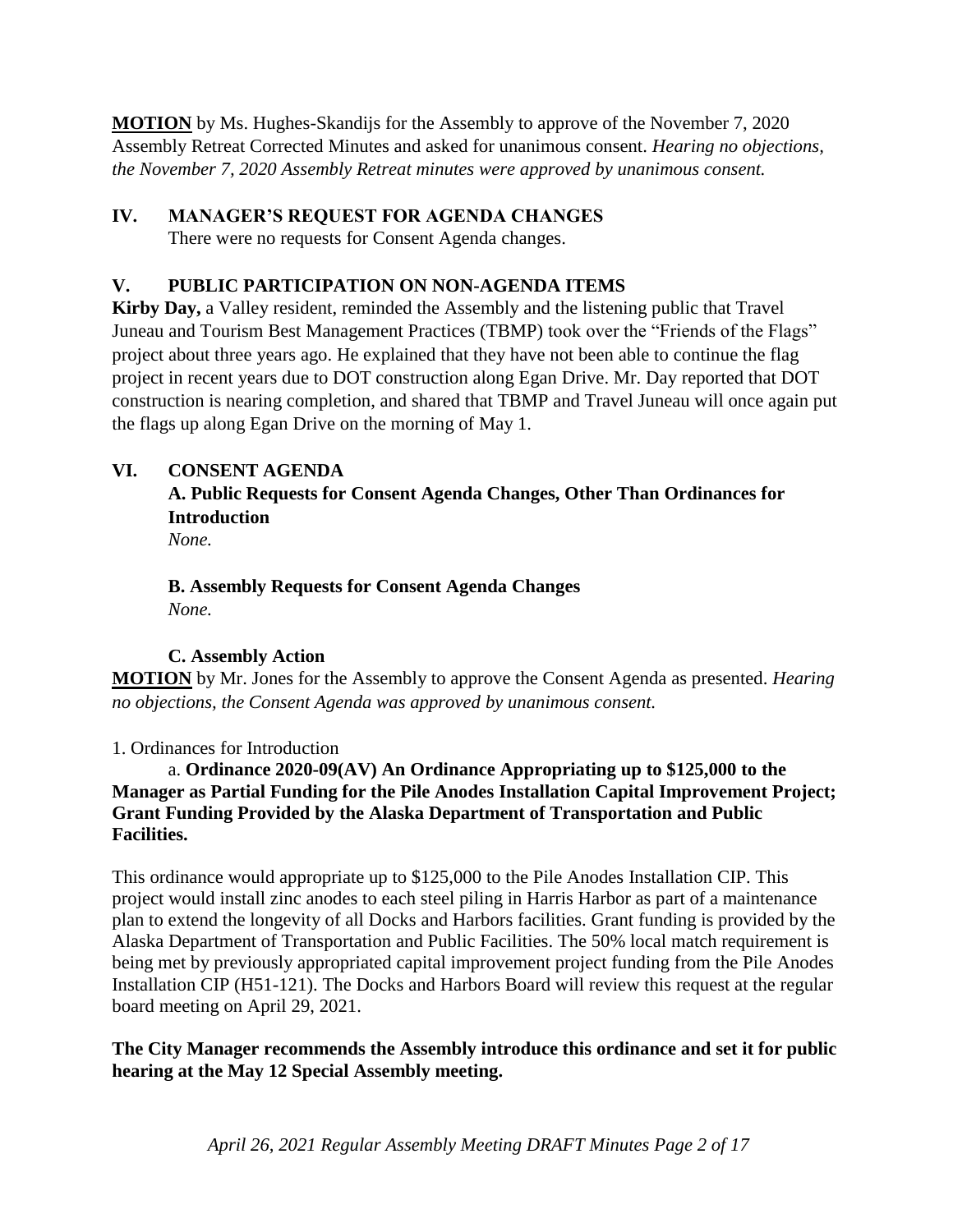#### b. **Ordinance 2020-09(AW) An Ordinance Appropriating \$109,500 to the Manager as Funding for Security Camera Equipment for Capital Transit; Grant Funding Provided by the Alaska Department of Transportation and Public Facilities, with Local Match Funding Provided by the Equipment Replacement Reserve Fund's Fund Balance.**

This ordinance would appropriate \$109,500 for the purchase of security camera equipment for Capital Transit. Grant funding in the amount of \$87,600 is comprised of Federal Transit Administration funds passed through the Alaska Department of Transportation and Public Facilities. The local match requirement of \$21,900 is provided by the Equipment Replacement Reserve Fund's fund balance.

This funding will replace older cameras on transit buses with high definition security camera equipment with wireless download capabilities that will result in operational efficiencies due to the staff time necessary to retrieve videos from the current system. Additionally, this funding will be used to purchase cameras for the Downtown Transit Center.

The Public Works and Facilities Committee reviewed this request at its January 11, 2021 meeting.

#### **The City Manager recommends the Assembly introduce this ordinance and set it for public hearing at the next regular Assembly meeting.**

2. Bid Award

#### a. **Bid Award: BE21-215 4th Street Douglas Utilities and Drainage**

Bids were opened on this project on April 13, 2021. The bid protest period expired at 4:30 p.m. on April 16, 2021. Results of the bid opening were as follows:

| <b>RESPONSIVE BIDDERS</b>        | <b>TOTAL BID</b> |
|----------------------------------|------------------|
| <b>Glacier State Contractors</b> | \$1,639,211      |
| North40 Construction Corp.       | \$1,850,456      |
| Henricksen Construction, Inc.    | \$1,888,641      |
| Admiralty Construction, Inc.     | \$2,086,655      |
| Architect's/Engineer's Estimate  | \$1,738,235      |

#### **The City Manager recommends award of this project to Glacier State Contractors for the total amount bid of \$1,639,211.00.**

3. Liquor License

a. **Liquor License Renewals for Licenses: 4034 & 4859**

These liquor license actions are before the Assembly to either protest or waive its right to protest the license action.

**Liquor License Renewal** License Type: Club, License #4034 **Licensee: Juneau Moose Lodge #700 d/b/a Loyal Order of Moose #700** Location: 8335 Airport Blvd, Juneau

*April 26, 2021 Regular Assembly Meeting DRAFT Minutes Page 3 of 17*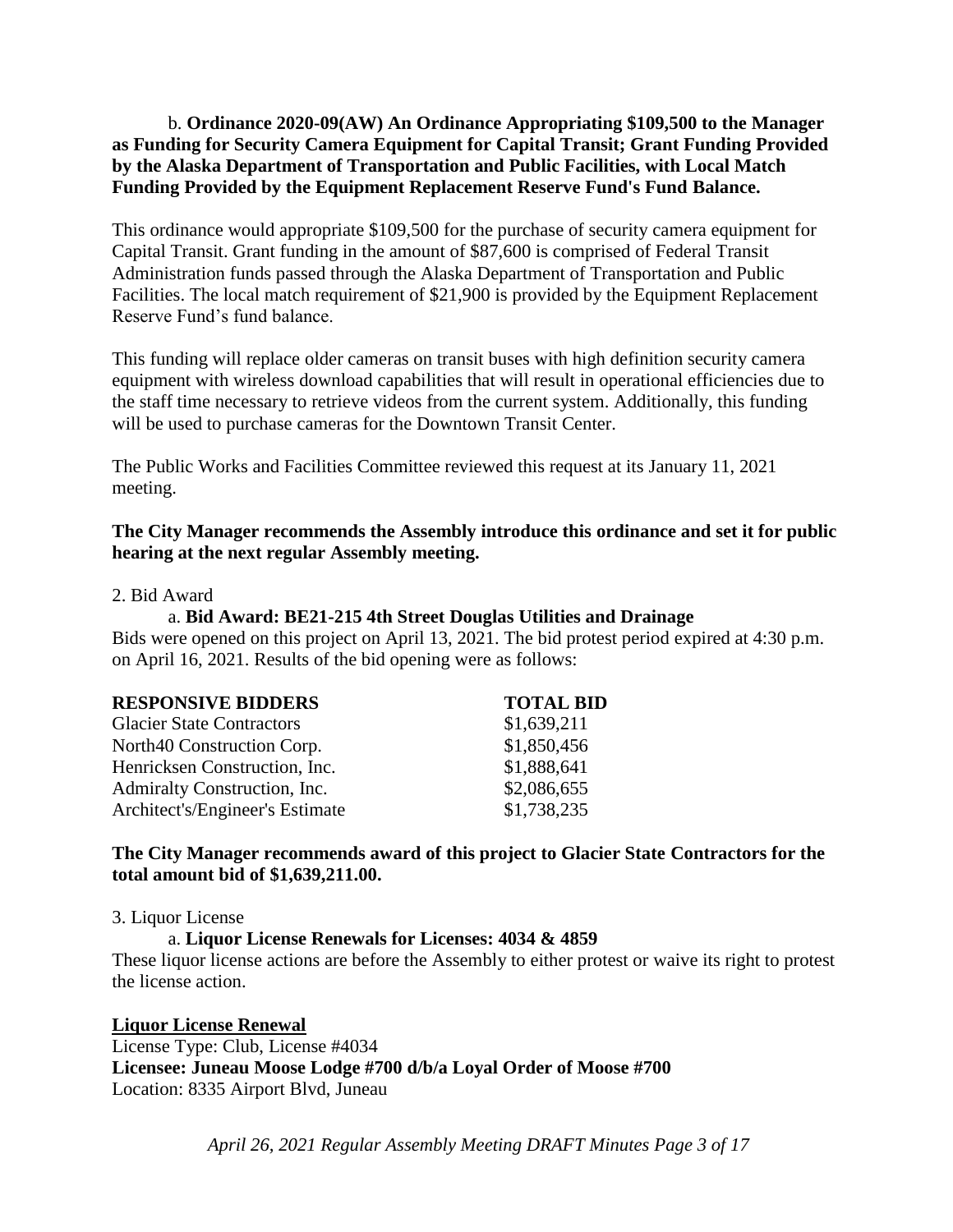License Type: Wholesale-General, License #4859 **Licensee: Southern Glazer's Wine & Spirits of Alaska, LLC d/b/a Southern Glazer's of AK** Location: 5452 Shaune Drive Bay 2, Juneau

Staff from the Police, Finance, Fire, Public Works (Utilities), and Community Development Departments have reviewed the above licenses and recommend the Assembly waive its right to protest the applications. Copies of the documents associated with these licenses are available in hardcopy upon request to the Clerk's office.

**The City Manager recommends the Assembly waive its right to protest the above-listed liquor license renewals.**

#### **VIII. PUBLIC HEARING**

A. **Ordinance 2020-09(AU) An Ordinance Appropriating \$425,000 to the Manager as Partial Funding for the Bartlett Regional Hospital Emergency Department Addition Capital Improvement Project; Funding Provided by Bartlett Regional Hospital Fund's Fund Balance.**

This ordinance would appropriate \$425,000 to begin design for the Bartlett Regional Hospital Emergency Department Addition CIP (B55-083). The project will expand the Emergency Department and perform ventilation and related improvements in adjacent areas of the hospital. The entire project is estimated at \$7 million and is part of Bartlett's long-range plan of improvements to the hospital campus.

Funding for this request is provided by Bartlett Regional Hospital Fund's fund balance.

The Bartlett Regional Hospital Board reviewed and unanimously approved this request at its February 23, 2021 meeting. The Public Works and Facilities Committee reviewed this request at its March 15, 2021 meeting.

#### **The City Manager recommends the Assembly adopt this ordinance.**

**Public Comment:** None.

#### **Assembly Action:**

**MOTION** by Ms. Woll for the Assembly to adopt Ordinance 2020-09(AU) and asked for unanimous consent. *Hearing no objections, Ordinance 2020-09(AU) was adopted by unanimous consent.* 

B. **Ordinance 2021-15 An Ordinance Amending Ordinance Serial No. 2020-21 Regarding the Proposed Refinancings by the Alaska Municipal Bond Bank of Various General Obligation and Revenue Bonds of the City and Borough Authorized Thereunder.**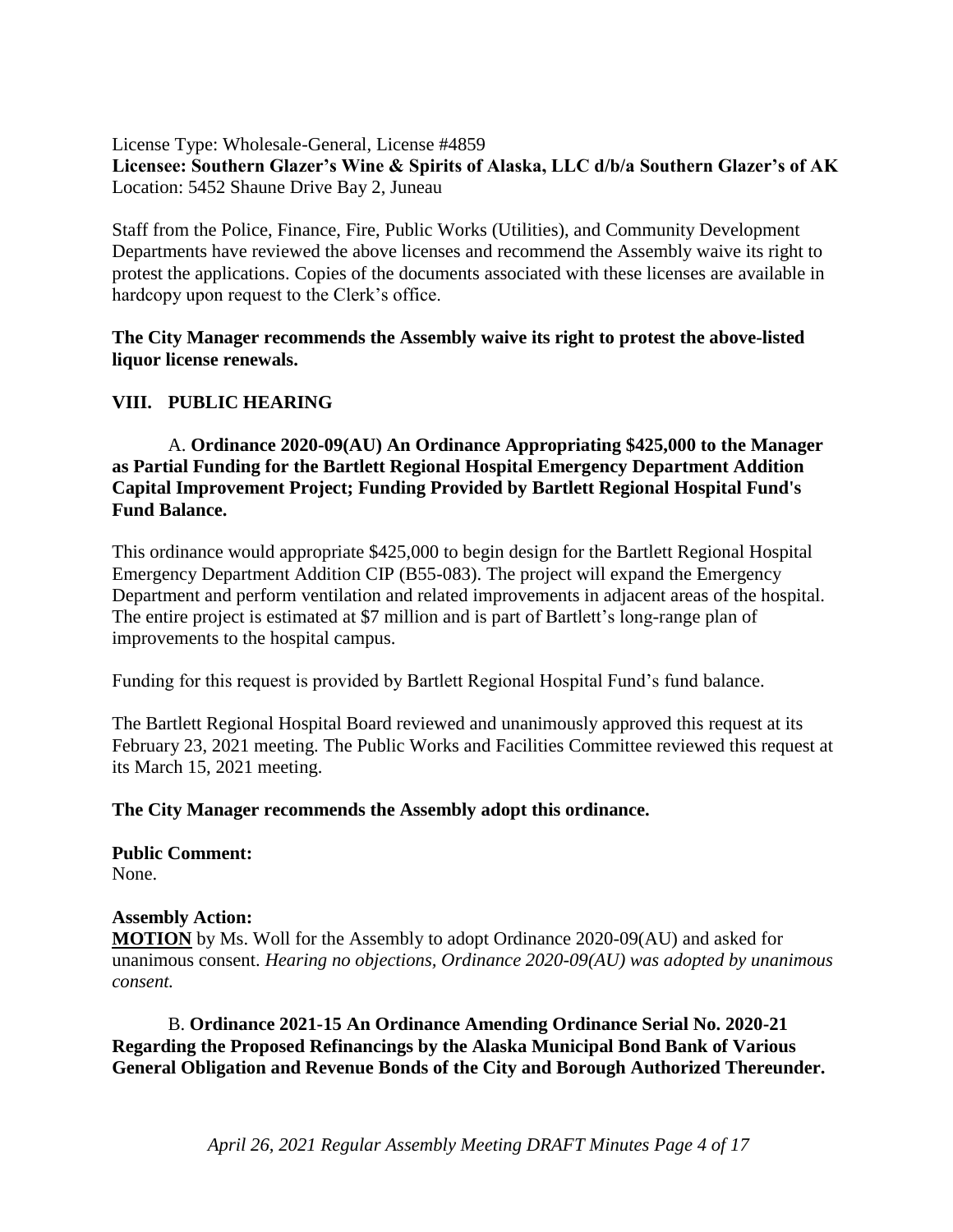This ordinance amends Ordinance 2020-21 (adopted May 2020), which authorized CBJ's participation in the Alaska Municipal Bond Bank's (AMBBA) refunding of multiple bond issues: 2013 Bartlett Hospital Refunding, 2013 GO CIP, and 2015 Cruise Ship Dock Expansion bonds. The refundings authorized by Ordinance 2020- 21 were not completed prior to AMBBA discontinuing services in 2020. However, now that AMBBA has reestablished their services, the refundings can move forward by amending the original ordinance.

The current remaining debt service payments (bonds + interest) total approximately \$47.5 million. AMBBA is proposing a partial Exchange refunding based on various scheduled maturities that show substantial cost savings. Approximately \$18.4 million in debt principal will be refinanced. In March 2021, AMBBA has estimated savings to CBJ of approximately \$1.4 million in a partial Exchange refunding.

The bond refunding transaction will not extend the term of the bonds. The Assembly Finance Committee reviewed this request at the April 21, 2021 meeting.

### **The City Manager recommends the Assembly adopt this ordinance.**

**Public Comment:** None.

#### **Assembly Action:**

**MOTION** by Mr. Smith for the Assembly to adopt Ordinance 2021-15 and asked for unanimous consent. *Hearing no objections, Ordinance 2021-15 was adopted by unanimous consent*.

### C. **Ordinance 2021-06 An Ordinance Amending the Land Use Code Relating to Floodplain Regulations.**

For private property owners to participate in the National Flood Insurance Program, the CBJ must adopt and enforce a floodplain management ordinance, which includes updated floodplain maps. The CBJ recently adopted the updated floodplain maps with Ordinance 2020-42. This ordinance would update the Title 49 provisions to be consistent with the floodplain maps and policies of the National Flood Insurance Program.

The Community Development Department conducted extensive public review for the flood map revision and associated Title 49 language since 2018. The Planning Commission has received updates and reviewed this matter multiple times. The Lands, Housing, and Economic Development Committee recommended the Assembly adopt this ordinance.

#### **The City Manager recommends the Assembly adopt this ordinance.**

**Public Comment:** None.

#### **Assembly Action:**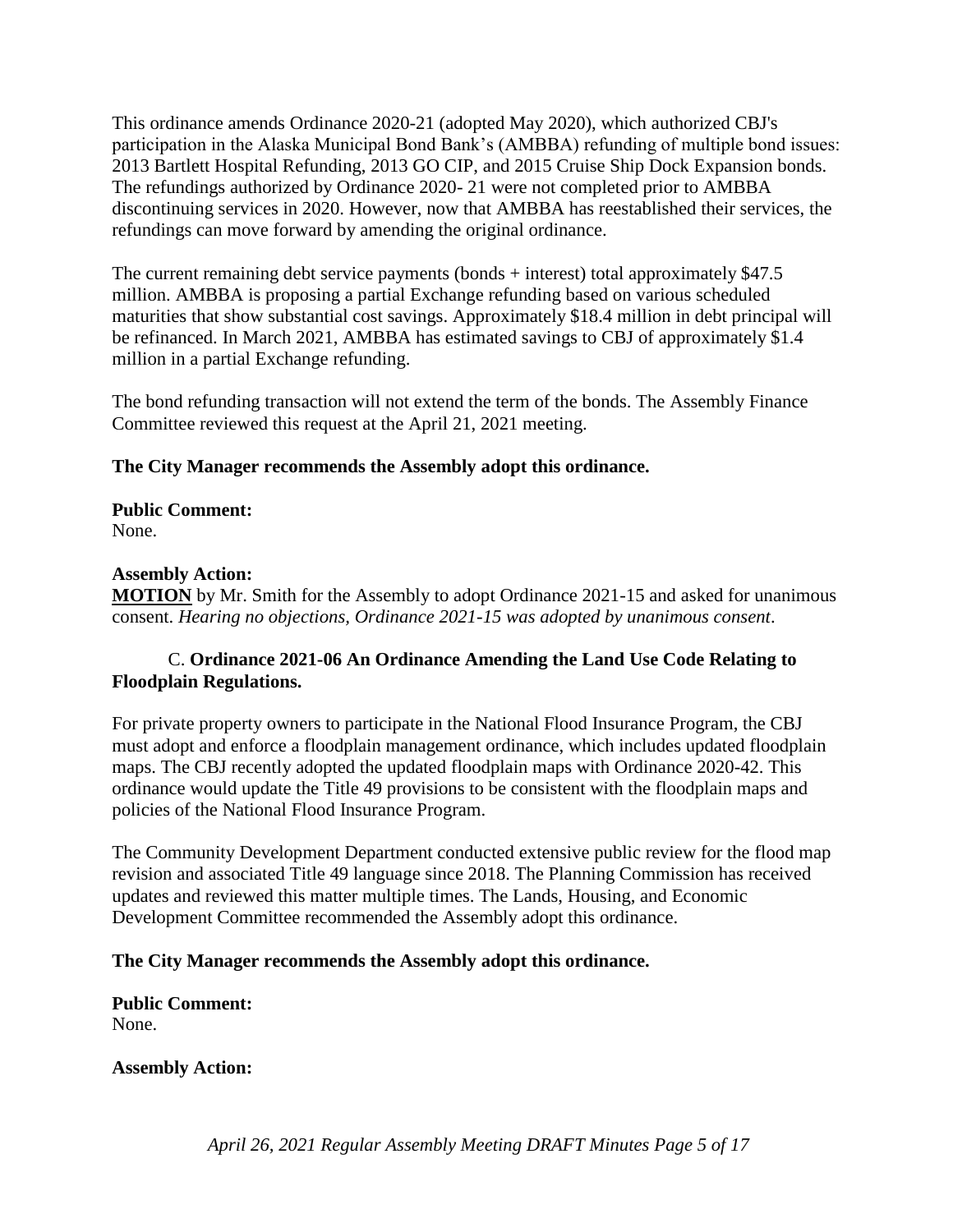**MOTION** by Ms. Hughes-Skandijs for the Assembly to adopt Ordinance 2021-06 and asked for unanimous consent. *Hearing no objections, Ordinance 2021-06 was adopted by unanimous consent.* 

### D. **Emergency Ordinance 2021-11 An Emergency Ordinance Reestablishing the City and Borough of Juneau COVID-19 Mitigation Strategies and Providing for a Penalty.**

The CBJ COVID-19 mitigation measures balance the desire to support the economy while protecting the public health. The CBJ Emergency Operations Center proposed amendments to the existing mitigation strategies to the Assembly Committee of the Whole on April 12. Notably, the amendments proposed in this ordinance reflect the community's progress in getting COVID vaccinations.

#### **The City Manager recommends the Assembly adopt this emergency ordinance.**

### **Public Comment:**

**Annette Kreitzer**, a Valley resident, recommended the ordinance be amended to include exceptions for wearing masks in public places under certain circumstances. She spoke to the definition of a "public setting" and felt that a place like the tennis court at The Alaska Club would not technically qualify as a public place. Ms. Kreitzer urged the Assembly to make this amendment to allow for tennis players to remove their masks once they enter a tennis court.

Ms. Hale asked Ms. Kreitzer to specify where in the ordinance she would like the amendment to be made. Ms. Kreitzer clarified Section 2, Item F that referred to individuals participating in high-intensity physical activities outdoors. She encouraged the addition of Item G, to allow for tennis players to remove their facial coverings once they are within an indoor tennis court.

**Lisa Hydock**, a Valley resident, questioned the purpose and timing of penalizing those who refuse to follow COVID-19 guidelines.

Ms. Cosgrove explained that the penalty has been in place ever since the mask ordinance was passed. Mr. Palmer confirmed this, and added that there have been penalties in place for both the mask ordinance and for the risk mitigation chart.

#### **Assembly Action:**

Mr. Bryson asked Mayor Weldon for an explanation of the potential outcomes that may occur if this motion failed to pass.

Mr. Palmer explained that if this ordinance is not adopted, then there would be no mitigation measures in place for Juneau.

Mr. Bryson asked if state regulations would dictate Juneau's actions moving forward. Ms. Cosgrove explained that the state does not have COVID-19 regulations in place, and the emergency order that held up those regulations has expired. Throughout the pandemic, the state has allowed for communities to decide how to address their specific COVID-19 related needs.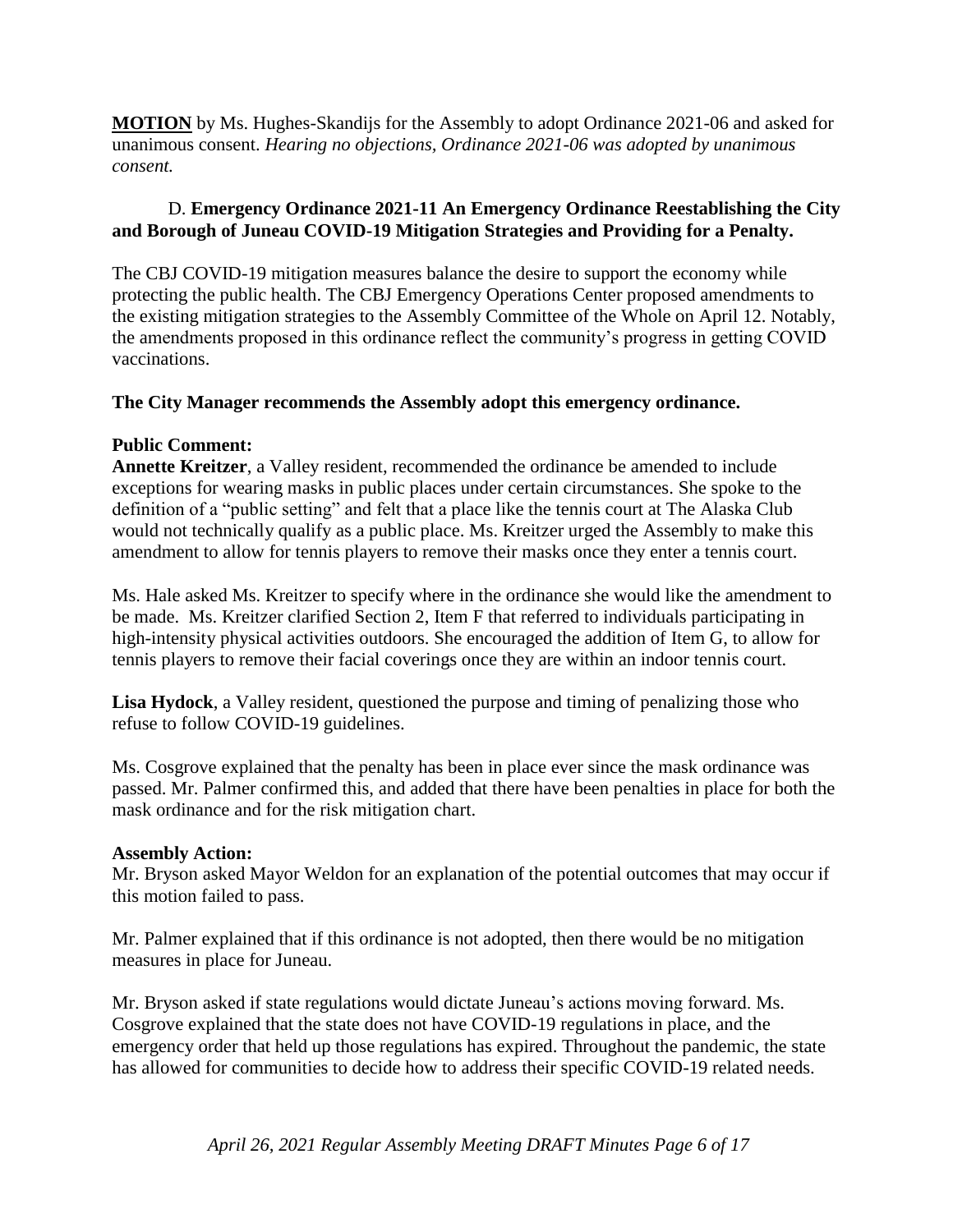Ms. Hale asked for Ms. Cosgrove's input regarding Ms. Kreitzer's testimony about allowing tennis players to remove their masks on the tennis court.

Ms. Cosgrove shared that the EOC has strived to work with organizations with filing exemption requests. She did not recall The Alaska Club submitting an exemption requests for tennis players, and said that she did not see a problem with that request. Ms. Cosgrove suggested working with the EOC on that matter, rather than having the Assembly change the ordinance.

Ms. Hale shared that she had been speaking with Ms. Kreitzer, and she believed that The Alaska Club had reached out to the EOC. She recommended that Ms. Cosgrove reach out to The Alaska Club to work on the exemption request.

**MOTION** by Mr. Bryson for the Assembly to adopt Emergency Ordinance 2021-11 and said he objected to the motion.

**Amendment #1** by Mr. Jones. Mr. Jones. Mr. Jones referred to Section 2, Item F of the ordinance, which states "*The Manager shall advise the Assembly if new and relevant information about COVID-19 is discovered that warrant revisions to the COVID-19 Mitigation Strategies in Exhibit A*." Mr. Jones proposed removing that sentence and substitute it with the following: "The Manager shall keep Exhibit A consistent with Centers for Disease Control and Prevention (CDC) guidance and present the revisions to Exhibit A at regular Assembly meetings."

Mr. Jones explained that CDC is expected to make changes to their masking guidance within the next few weeks, and this amendment would allow the City Manager to provide the Assembly with up-to-date information related to CDC.

Ms. Hughes-Skandijs asked Ms. Cosgrove if there were any parts of Exhibit A that did not match CDC guidance, and if Exhibit A contained any guidelines that were tailored to Juneau. Ms. Cosgrove explained that the EOC has been trying to adjust their strategies as more scientific information becomes available, but there are no Juneau-specific guidelines within Exhibit A.

Ms. Gladziszewski asked if Mr. Jones was trying to give the EOC the authority to change their risk mitigation matrix without Assembly consideration. Mr. Palmer explained that the changes proposed in this amendment would require the City Manager to comply with CDC guidance as it is released, and report those changes to the Assembly for potential action and consideration. This would not require the Assembly to take action to ratify these changes.

Ms. Hale asked if the implementation of this amendment would be a straightforward process for the EOC and the Manager's Office. Ms. Cosgrove said that this amendment would be relatively easy to implement, the process would involve posting an information release, updating their charts, and bringing any information back to the Assembly when appropriate.

There was a brief discussion regarding the City Manager's authority to enact an emergency declaration, in which Mr. Palmer clarified that this amendment would streamline that process by having Juneau's matrix be consistent with CCD guidelines.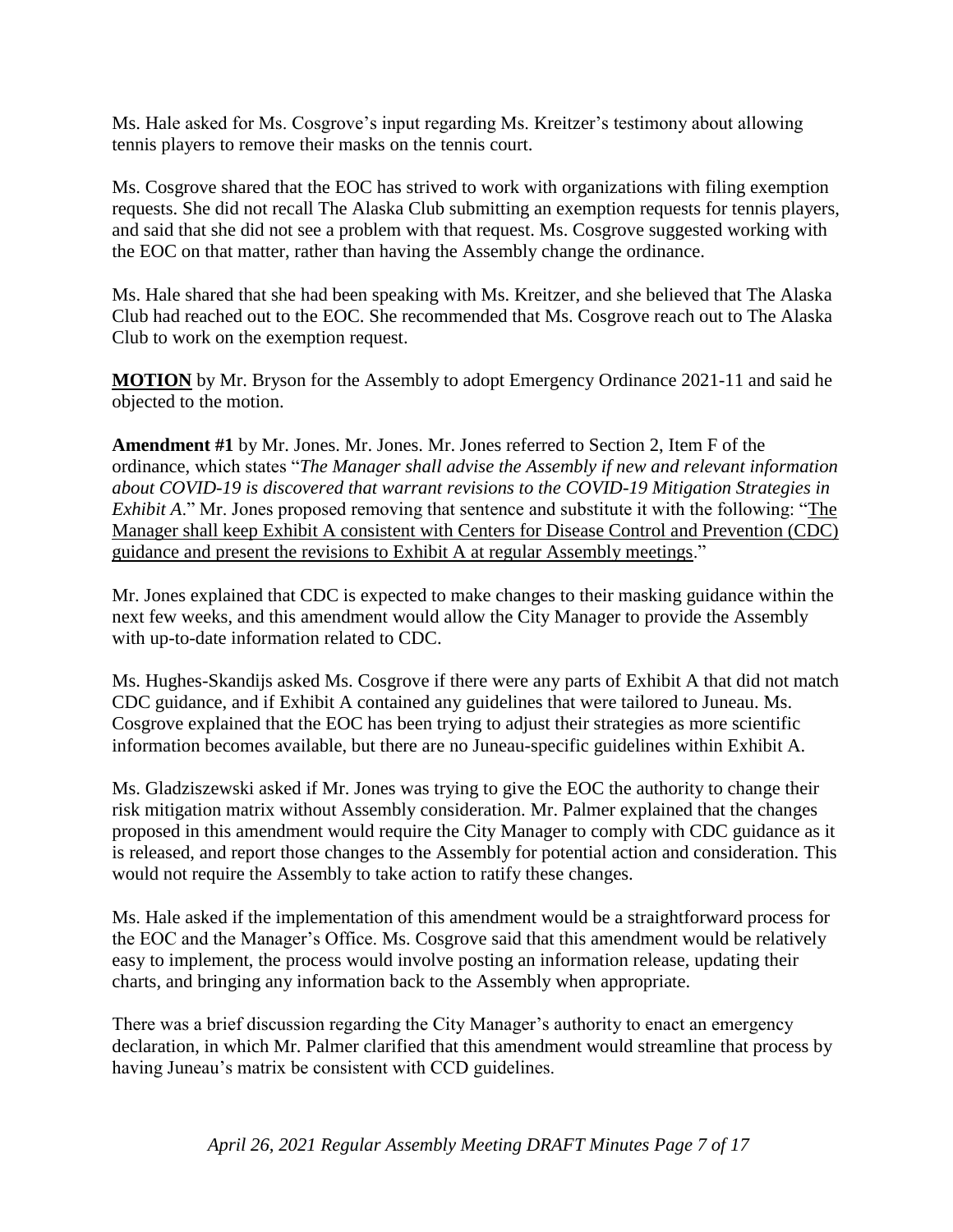Ms. Gladziszewski mentioned that she was in favor of a process that would allow the City Manager to act quickly, but she would like to preserve the public comment process. She interpreted this amendment as permitting the Manager to act without receiving input from the Assembly or the public. She would object to this amendment if it eliminated the opportunity for the Assembly and the public to provide comment on the issue, and added that she would support this amendment if it would allow for Assembly consideration at a later date.

Mr. Jones clarified the scope of the City Manager's authority in an emergency situation, and said that the Assembly will always have the option to provide input or changes when the declaration is presented to them.

**Amendment #2** by Ms. Gladziszewski. Ms. Gladziszewski wished to change the language regarding the ratification. She said that the Assembly and the public should be involved in this process, and should be permitted to weigh in on the issue. The modified language states, "The Manager shall keep Exhibit A consistent with Centers for Disease Control and Prevention (CDC) guidance and present the revisions to Exhibit A at regular Assembly meetings **for ratification**." Ms. Gladziszewski stated that her amendment would be to add "…for ratification." At the end of Mr. Jones' amendment.

Objection by Ms. Woll for the purpose of a question. Ms. Woll asked if the vaccination tierbased system implemented by the EOC was consistent with CDC guidelines. Ms. Cosgrove answered that the CDC has not yet released specific guidelines regarding vaccination rates or mitigation methods related to vaccines. Ms. Woll removed her objection.

Mr. Jones said that he would oppose the amendment if it would mean that changes proposed by the City Manager would not be in effect until the Assembly acts. Mr. Palmer clarified that throughout the pandemic, the City Manager has had the authority to make changes that are effective immediately upon public notice; however, they are only effective until the next Assembly meeting. He interpreted the language used in Ms. Gladziszewski's amendment as a continuation that practice.

Ms. Gladziszewski added that her amendment would allow for the changes made by the City Manager to be effective immediately until the next Assembly meeting, in which the Assembly can consider ratification. Mr. Jones removed his objection.

#### *Hearing no objections, Amendment #2 was adopted by unanimous consent.*

Mr. Smith objection to Amendment #1 for the purpose of a question. He asked for clarification as to whether the language "regular Assembly meeting" would also include any special Assembly meetings. Mr. Palmer said that "regular Assembly meeting" would only indicate a regular Assembly meeting; if Mr. Smith wanted that to include special Assembly meetings to that language, it would require an amendment.

**Amendment #3** by Mr. Smith to change the language of Amendment #1 to state, "…regular **or special** Assembly meeting…" *Hearing no objections, Amendment #3 was passed by unanimous consent.* 

*April 26, 2021 Regular Assembly Meeting DRAFT Minutes Page 8 of 17*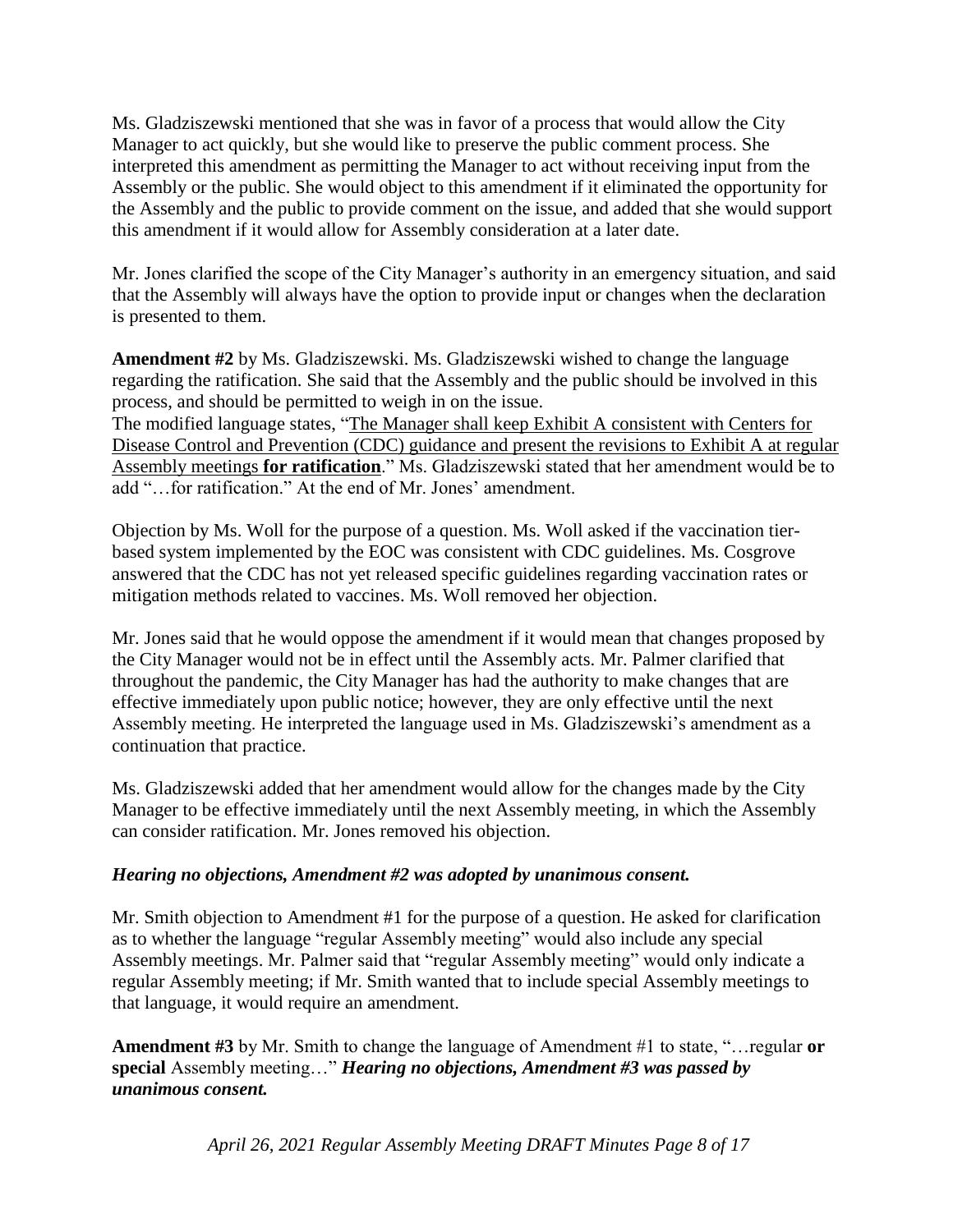#### *Hearing no further objections, Amendment #1 was adopted as amended by unanimous consent.*

Mr. Bryson spoke to his objection to the main motion. While he appreciated the effort put into amending the motion, he felt ready for this to expire.

Mayor Weldon objected for the purpose of an amendment, and passed the virtual gavel to Deputy Mayor Jones.

**Amendment #4** by Mayor Weldon to change the expiration date to July 31, 2021. She spoke to her amendment, saying that she would rather revisit this issue by the end of July rather than wait until October, in consideration of the cruise ship season. *Hearing no objections, Amendment #4 was adopted by unanimous consent.* 

#### **Roll Call Vote on Emergency Ordinance 2021-11 as amended:**

Ayes: Woll, Smith, Hughes-Skandijs, Hale, Gladziszewski, Jones, Mayor Weldon. Nays: Bryson. *Motion passed. Seven (7) Ayes, One (1) Nay.* 

#### E. **Emergency Ordinance 2021-16 An Emergency Ordinance Mandating COVID-19 Testing for Travelers Arriving in the City and Borough of Juneau.**

The CBJ has a local travel mandate that requires testing and strict social distancing, which is set to expire on May 1. This ordinance would amend the travel mandate to remove the strict social distancing and generally require testing for all travelers except for travelers that are fully vaccinated.

This topic was discussed at the Assembly Committee of the Whole on April 12. The Committee recommended having this ordinance presented for consideration at tonight's meeting.

**Because the Assembly Committee of the Whole only recommended this ordinance for presentation, the City Manager does not have a recommendation whether this ordinance should be adopted.**

**Public Comment:** None.

#### **Assembly Action:**

**MOTION** by Ms. Hale for the Assembly to adopt Emergency Ordinance 2021-16 and objected to the motion.

Objection by Mr. Jones. He said that he did not see a reason to extend this mandate.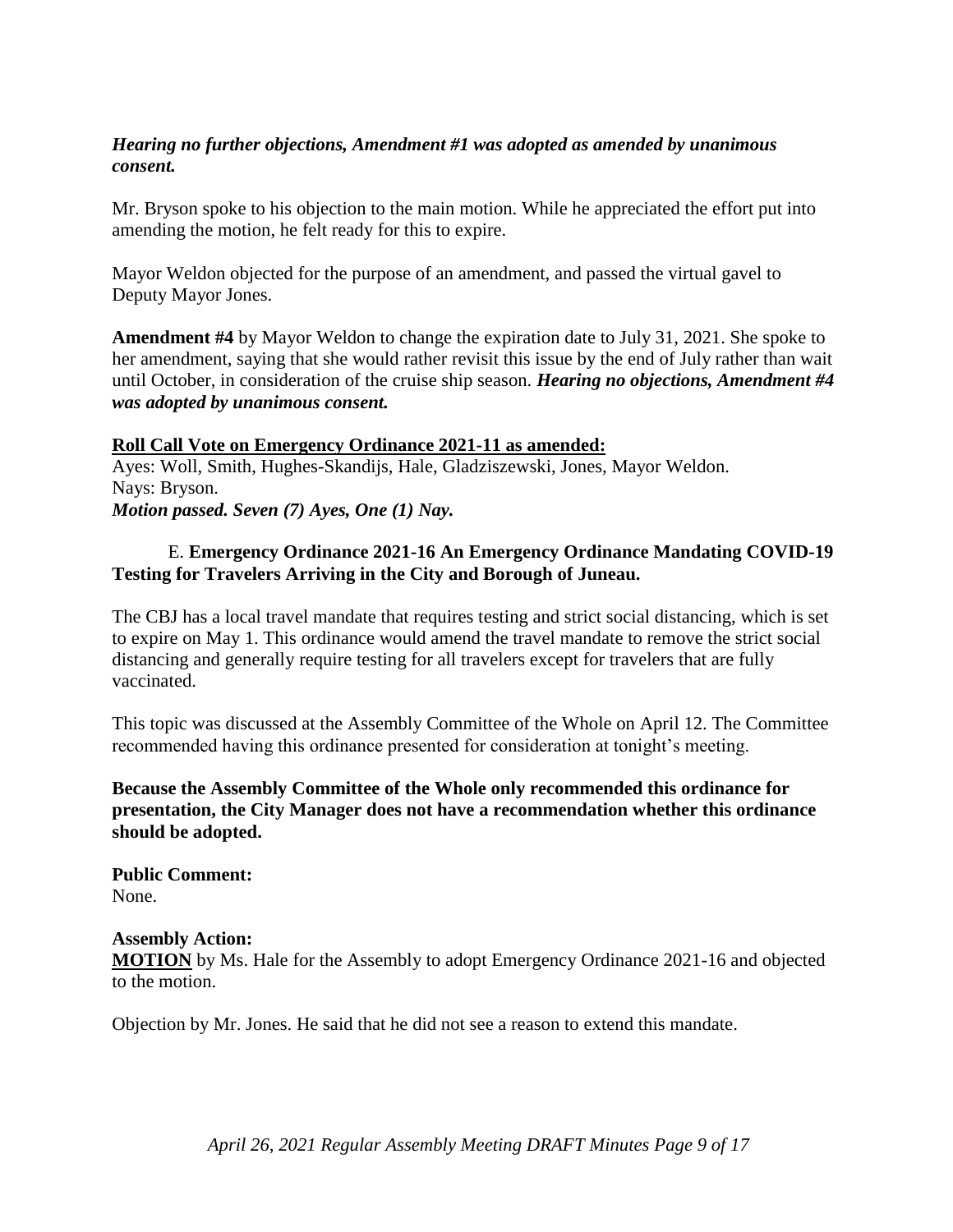Mr. Smith expressed that though he proposed this ordinance, he would not be supporting it, and spoke to his desire to help support local businesses. He added that he appreciated the sentiment of this ordinance.

Ms. Hughes-Skandijs spoke in support of this ordinance. She understood the concerns of the business community; however, she felt that it would not be a detriment to ask travelers to receive a test considering that they are not being asked to strictly social distance. Ms. Hughes-Skandijs added that this ordinance would help provide information to the EOC to track what is happening within the community, while still allowing travelers to visit Juneau.

Ms. Woll spoke in favor of this ordinance, and echoed Ms. Hughes-Skandijs' comments of understanding the concerns of local businesses. She encouraged businesses to urge unvaccinated travelers to undergo testing when traveling to Juneau.

Mr. Bryson responded to Ms. Hughes-Skandijs' comments by saying that there are no available places for incoming travelers to receive a test at an airport. He said that large cities such as Seattle, Portland, and Nashville are no longer providing tests for travelers, which could act as a barrier for those who want to visit Juneau.

Ms. Hale advocated for Juneau to be in line with state policy, which does not require testing but provides and recommends travelers to test.

#### **Roll Call Vote on Emergency Ordinance 2021-16**

Ayes: Woll, Hughes-Skandijs. Nays: Hale, Smith, Bryson, Gladziszewski, Jones, Mayor Weldon. *Motion failed. Two (2) Ayes, Six (6) Nays.* 

**IX. UNFINISHED BUSINESS** None.

# **X. NEW BUSINESS** A. **2021 Election: Vote by Mail Decision**

Mr. Watt explained that the Assembly must decide upon and direct action on the 2021 Municipal Election Vote by Mail decision, as well as receive public testimony on the issue.

#### **Public Comment:**

**Frank Bergstrom**, Valley resident, believed that the decision to conduct a Vote by Mail Election in 2020 were made under circumstances that differ from where Juneau is now. He said that voting is a fundamental aspect of our democracy that encourages direct participation from the general public, and urged the Assembly to allow for the public to vote on this process.

Mr. Bryson commented that the Assembly is trying to decide on how to conduct the upcoming 2021 election, as they are unable to conduct this election as they have in previous years due to the ongoing pandemic. He asked Mr. Bergstrom if he had any suggestions on how the community could vote on the voting process amidst this pandemic, as the Assembly is still deciding on how to conduct the election voting process for October.

*April 26, 2021 Regular Assembly Meeting DRAFT Minutes Page 10 of 17*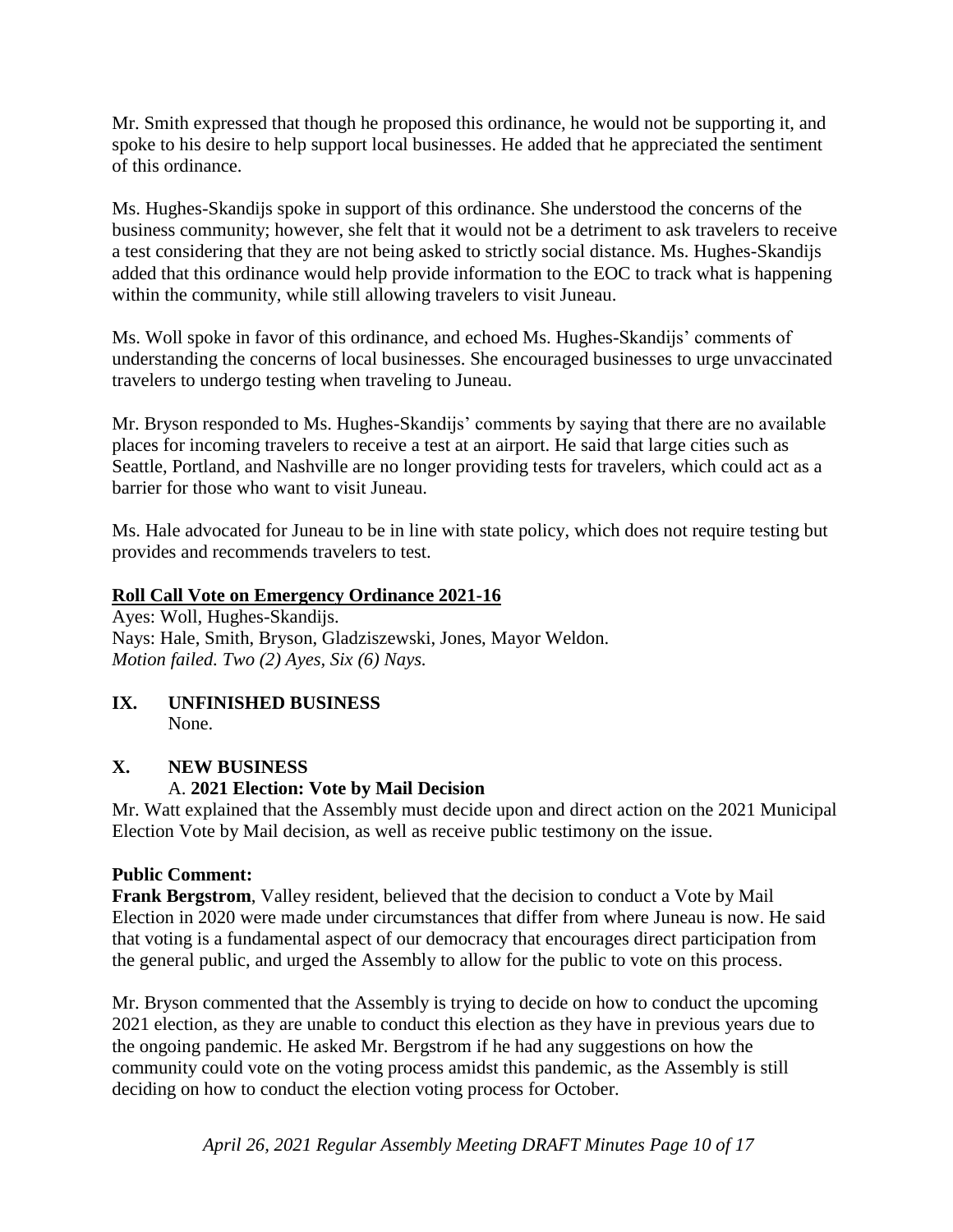Mr. Bergstrom said that CBJ already had a perfectly good method of conducting elections in previous non-pandemic years, and said that he did not have any suggestions for the Assembly.

#### **Assembly Action:**

Mr. Jones recalled the March 12, 2021 Committee of the Whole meeting in which the Assembly decided to utilize the Election Center at the Municipality of Anchorage for the 2021 Municipal Election. The Assembly also decided to begin the process of purchasing equipment and machinery needed to stand up an election center in Juneau in time for the 2022 Municipal Election.

**MOTION** by Ms. Gladziszewski for the Assembly conduct a Vote by Mail election using the Municipality of Anchorage Vote Center.

Mr. Bryson commented that this motion had the most common sense, as Juneau is still facing similar issues that were present in the 2020 Election. He asked if this election would still include in-person polling places and drop boxes (similar to the 2020 Election) that would provide a local option for voters to submit their ballots.

Mayor Weldon and Clerk McEwen both confirmed that this election would have a minimum of two ballot drop boxes.

*Hearing no objections, the motion passed by unanimous consent.*

**MOTION** by Mr. Bryson to allow for him to work with the City Attorney to draft language that would allow for an advisory vote allowing the citizens of Juneau to dictate voting methods for future elections.

Objection by Ms. Gladziszewski. Ms. Gladziszewski said that voting by mail does not rise to the level of an advisory vote, as it is a technical question regarding a voting method for an election.

Ms. Hughes-Skandijs said that she would not have an issue with Mr. Bryson working with Mr. Palmer to draft language for an advisory vote, although she would object to the advisory vote. Mr. Bryson clarified that he was asking for the opportunity to work with Mr. Palmer to draft language to present at a future meeting, potentially at a COW meeting, just to see what it would look like.

Mr. Jones reminded the Assembly that there are dates and procedures in place for implementing an advisory vote, and the only action the Assembly would technically be allowed to take would be to decide on Mr. Bryson's ability to work with the City Attorney on a draft ordinance.

Ms. Hale asked if Mr. Bryson would be able to work with the City Attorney without the direct permission by the Assembly. Mayor Weldon said that was correct, and clarified that Mr. Bryson was asking ahead of time given the controversial nature of this issue. Ms. Hale spoke to the increased voter turnout as a result of the 2020 Vote by Mail election that was reported across the country, including Juneau.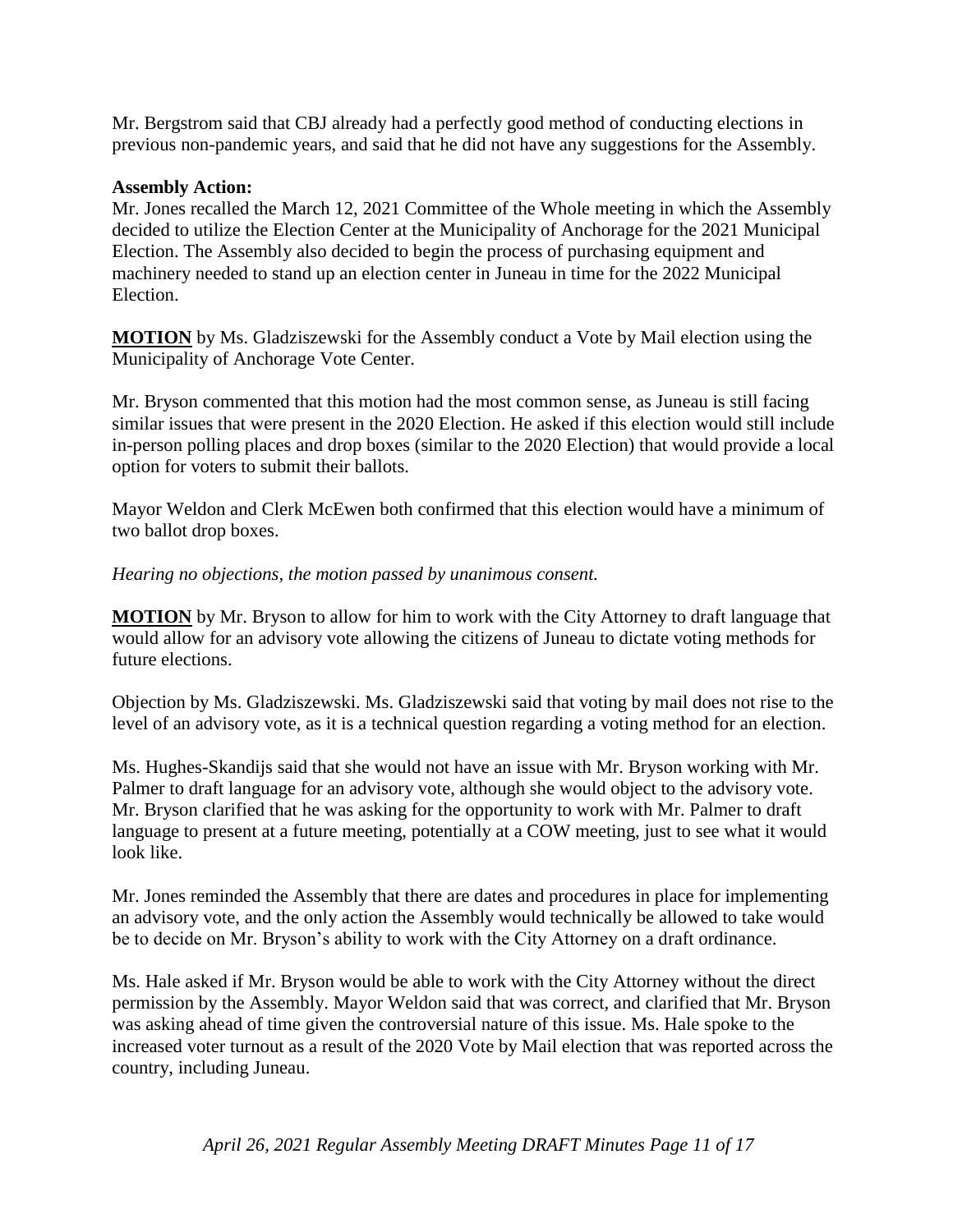Mayor Weldon supported Mr. Bryson's efforts, and would be willing to see what Mr. Bryson and Mr. Palmer came up with.

Ms. Woll said that she would be interested in receiving public feedback on how to conduct future elections, though was not entirely sure if an advisory vote was necessary.

#### **Roll Call Vote for Mr. Bryson to work with the City Attorney to draft an advisory vote:** Ayes: Bryson, Mayor Weldon.

Nays: Woll, Smith, Hughes-Skandijs, Hale, Gladziszewski, Jones. *Motion failed. Two (2) Ayes, Six (6) Nays.* 

**MOTION** by Ms. Gladziszewski for the Assembly to include public process in future discussions about Vote by Mail elections.

Mayor Weldon asked Ms. Gladziszewski if she could clarify as to whether she wanted this to include the 2021 election, or for this to take place after the 2021 election. Ms. Gladziszewski said that she wanted to ensure to the public that their input is being heard in making this decision, and suggested opening up some Assembly Finance Committee meetings to public comment. Mayor Weldon mentioned that there is not much room for discussion regarding the 2021 election, as the City Clerk would need definitive direction for this election. Ms. Gladziszewski clarified that she did not mean to include this upcoming 2021 election.

#### *Hearing no objections, the motion passed by unanimous consent.*

#### B. **Notice of Appeal: TDLH LLC v. CDD Director**

TDLH LLC received a grading permit, BLD2021-0039, for the property located near 3101 Mendenhall Loop Road. The Community Development Department revoked the grading permit in early March. Travis Arndt, the representative for TDLH LLC, filed a timely appeal.

On April 13, 2021, this notice of appeal was presented to the Planning Commission. Consistent with 49.20.110(c), the Planning Commission certified this appeal to the Assembly without review, hearing, or recommendation.

In accordance with the Appeals Code, the Assembly must decide whether to accept or reject the appeal. If you determine, after liberally construing the notice of appeal in order to preserve the rights of the appellant, that there has been a failure to comply with the appellate rules, or if the notice of appeal does not state grounds upon which any of the relief requested may be granted, you may reject the appeal.

If the appeal is accepted, you must decide whether the Assembly will hear the appeal itself or if it will assign the appeal to a hearing officer. If you decide to hear the appeal yourselves, a presiding officer should be appointed.

In hearing an appeal, the Assembly would sit in its quasi-judicial capacity and must avoid discussing the case outside of the hearing process. (See CBJ 01.50.230, Impartiality.)

*April 26, 2021 Regular Assembly Meeting DRAFT Minutes Page 12 of 17*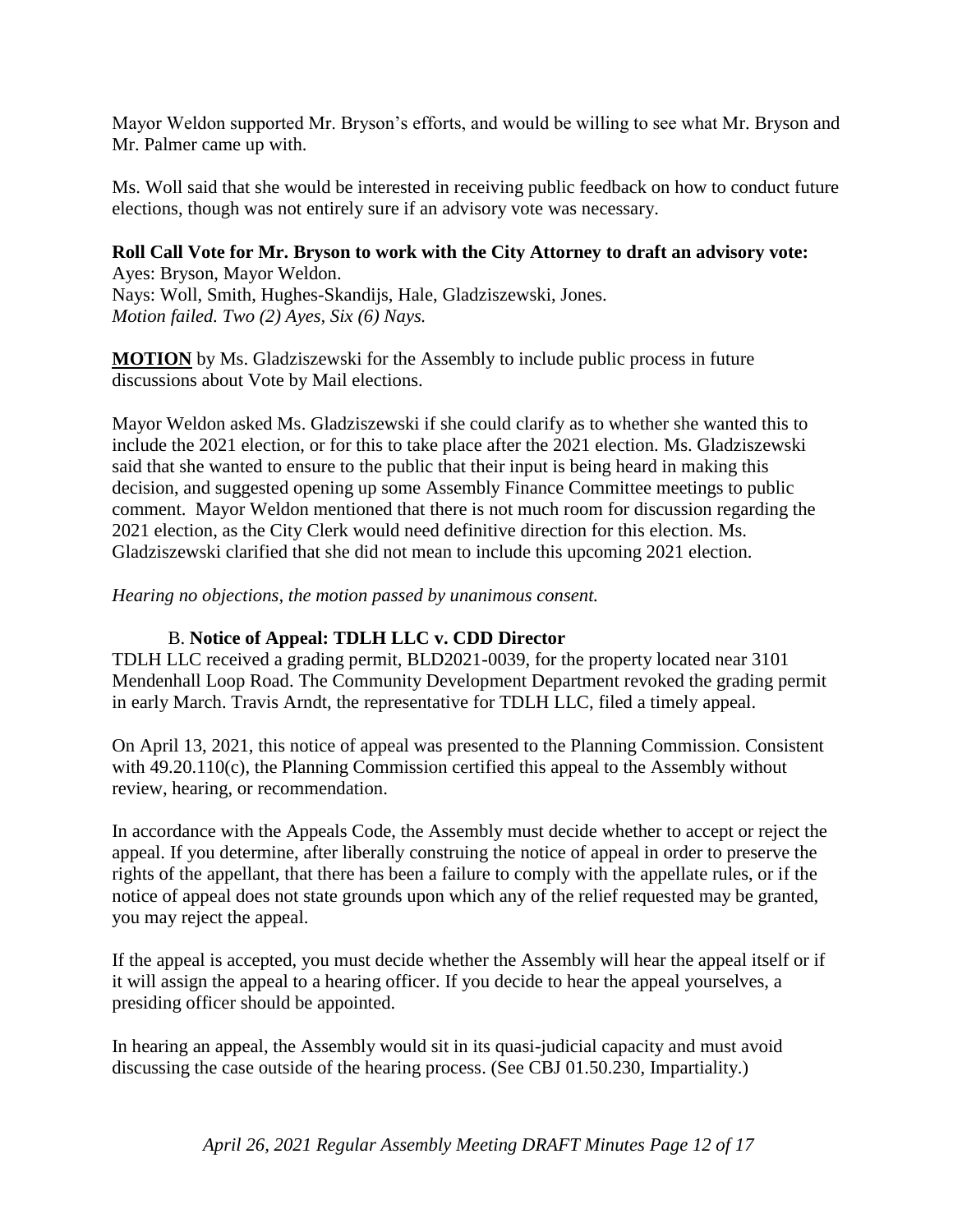#### **The City Attorney recommends the Assembly accept the appeal and consider assigning it to a hearing officer.**

**MOTION** by Ms. Gladziszewski for the Assembly to accept the appeal and assign it to a hearing officer, and asked for unanimous consent. *Hearing no objections, the appeal was accepted and will be assigned to a hearing officer.* 

#### **XI. STAFF REPORTS** None.

#### **XII. ASSEMBLY REPORTS** A. **Mayor's Report**

Mayor Weldon stated that she participated in JEDC's virtual Innovation Summit and has rode on the electric bus twice. She also testified for AML at the state legislature on behalf of impacted communities on funding. Mayor Weldon congratulated Admiral Matthew Bell from the 17<sup>th</sup> Coast Guard District on his retirement, and welcomed Admiral Nathan Moore. She also shared that she went on a walk with Dr. Anne Zink and her daughter, and described it as a lovely outing. Mayor Weldon mentioned that the Assembly will have their first ever in-person Assembly meeting since the pandemic on May 24.

#### B. **Committee Reports, Liaison Reports, Assembly Comments and Questions**

**Committee of the Whole (COW) Chair Jones** shared that the COW last met on April 12, where they discussed mental health interventions, the Visitor Industry Task Force (VITF) recommendations, and the Fireworks Ordinance. The next scheduled COW meeting will be held on May 10, and they will be discussing the Fireworks Ordinance, neighborhood plan updates, parking code, and tourism.

In Ms. Triem's absence, Mr. Jones reminded the Assembly that the Assembly Finance Committee will meet on April 28 at 5:30p.m.

**Lands, Housing, and Economic Development Committee (LHEDC) Chair Gladziszewski**  shared that LHEDC last met on April 12 to discuss the DOT request for easements along Douglas Highway and the Floodplain Ordinance. They also touched base on Urban Avalanche Operational Forecasting, as the City has received funding to conduct an avalanche study. The next LHEDC meeting will be on May 3.

**Public Works and Facilities Committee (PWFC) Chair Hale** shared that the PWFC met on April 12 to talk about the Calhoun Avenue Reconstruction Project, specifically its impact on underground utilities. The Juneau Commission on Sustainability (JCOS) gave a presentation about Solid Waste, the PWFC intends to work on the information they received and forward their recommendations to the full Assembly at a later point in time. The PWFC also discussed updating electric vehicle charging stations. The next PWFC meeting will be on May 10.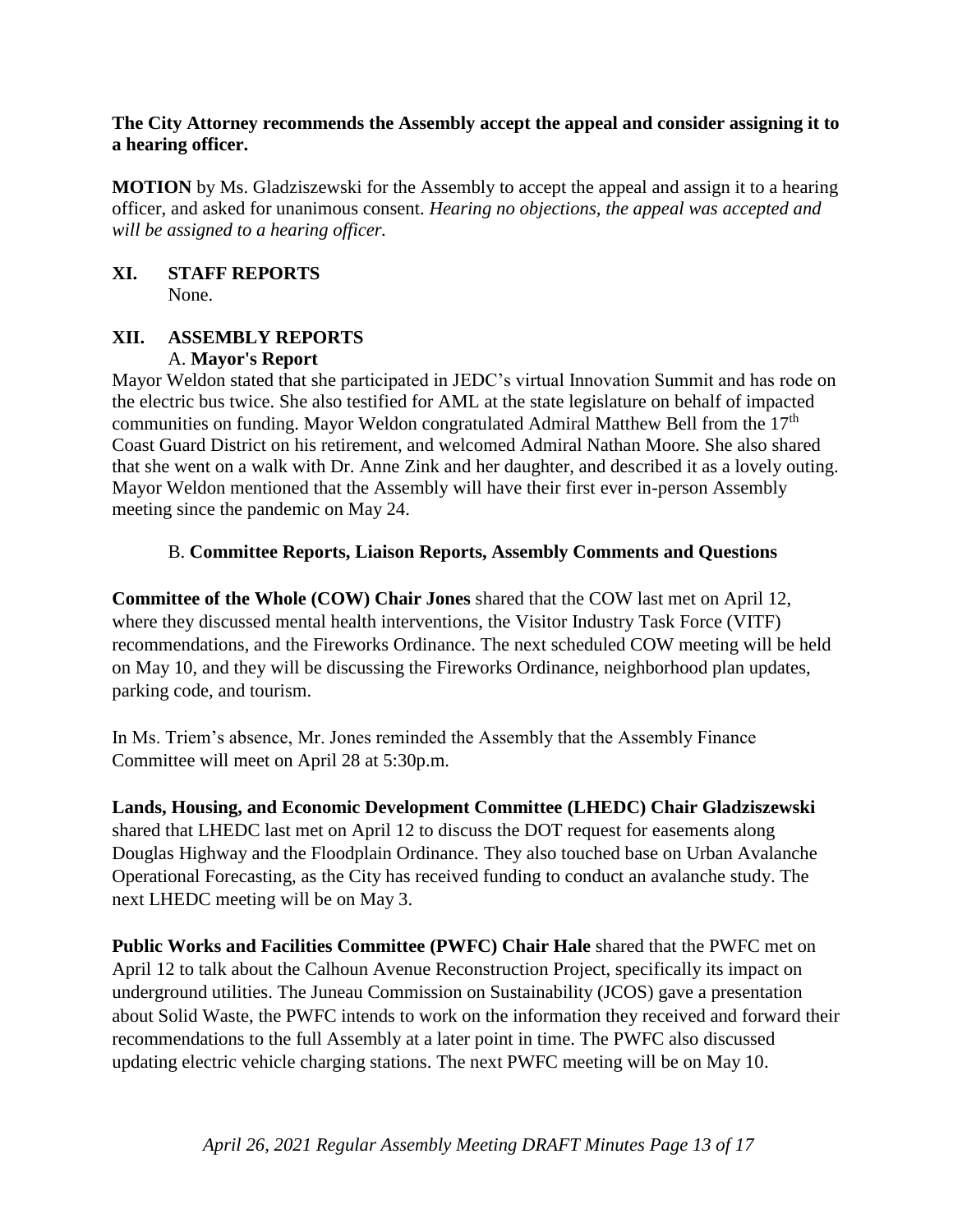**Human Resources Committee (HRC) Chair Bryson** forwarded a recommendation made by the HRC to appoint Anne Stepetin to the Juneau Commission on Aging for a term beginning immediately and ending on December 31, 2021, and asked for unanimous consent. *Hearing no objections, the appointment was approved by unanimous consent*.

The HRC also forwarded a motion to the Assembly to increase the Juneau Human Rights Commission from being a five member commission to being a seven member commission. **MOTION** by Mr. Bryson for the City Clerks to work with the City Attorney to bring back legislation changing the Juneau Human Rights Commission membership to the Assembly.

Mr. Bryson also mentioned that the Assembly must make appointments to their Empowered Boards. The dates he suggested were June 23-24 or June 29-30.

**MOTION** by Mr. Jones for the Assembly to meet on June 23-24 to make appointments to the Airport Board, the Eaglecrest Board, and the Docks and Harbors Board. *Hearing no objections, those dates were approved by unanimous consent.* 

### **Liaison Reports and Member Comments:**

**Ms. Woll** reported that Travel Juneau met to work on ways to encourage independent travelers to visit Juneau this summer. The Juneau Commission on Aging met and finalized the Senior Survey and a cover letter with recommendations related to the survey results. The Downtown Business Association met and received a presentation from Jesse Perry about how DBA can help Juneau's unsheltered population. The Systemic Racism Review Committee had their second meeting which involved assigning their members to various committees, and scheduled a training with the JHRC.

s. Woll shared that she also rode the electric bus this week, and spoke highly of the handicap ramp's assistance in helping her board the bus on crutches.

**Mr. Smith** shared that the Airport Board met to discuss plow truck issues and upgrading their fire alarm system. The Local Emergency Planning Committee met to talk about avalanche safety, and they received an update from EOC PSC Robert Barr regarding Juneau's vaccination status. The Chamber of Commerce Board met to talk about their budget and propose a mandatory testing ordinance. Mr. Smith shared that he attended the electric vehicle rally and got to ride the electric bus. He acknowledged the upcoming Commencement Ceremony at UAS and congratulated all of the graduating students. He informed the listening public that the Assembly will address the Fireworks Ordinance again soon, and he shared that he is working with the City Attorney on his ordinance suggestions.

**Ms. Hughes-Skandijs** shared that neither the UAS Community Campus Council nor the Commission on Sustainability have met since the last Assembly meeting. Docks and Harbors will be meeting on April 29 to adjust their budget. The JCOS had a work session to discuss greenhouse gasses, and considered submitting a grant to receive federal funding for dock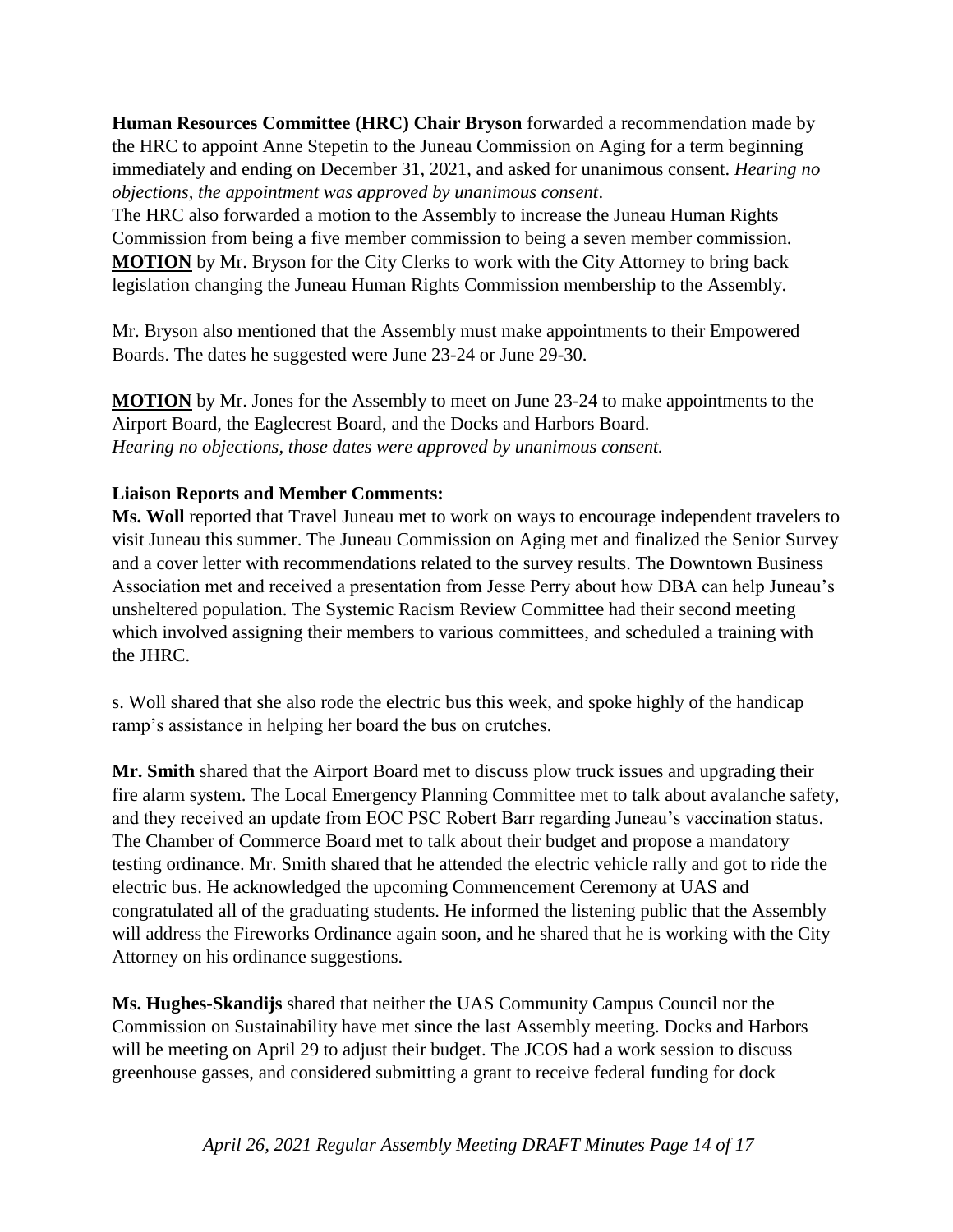electrification. She shared that she enjoyed the virtual Folk Fest, and is looking forward to participating in the Community Clean Up on May 1 with her book club.

**Mr. Bryson** did not have a report to share this evening.

**Ms. Hale** reported that the Juneau Coalition on Housing and Homeless met on April 15 and received a presentation from the Alaska Housing and Finance Corporation of their low-income programs. The next BRH Board meeting will be on April 27. She also mentioned that she recently got a new puppy from down south.

**Ms. Gladziszewski** shared that the School Board has met twice since the last Assembly meeting, with a regular meeting held on April 12 and a retreat on April 24. Ms. Gladziszewski shared the acknowledgements of the following students at the School Board meeting:

Last year, Floyd Dryden qualified three projects to the national level where Sean Owen's website was awarded the George Washington Leadership in History Prize with a \$1,000 scholarship. Grayson Riddle was awarded the Outstanding Affiliate Project from Alaska, and he was a finalist placing 9th out of all the national submissions. This year, along with Sean and Grayson, 17 additional Floyd Dryden students have qualified for the National NHD competition!

### **Individual Exhibit**

1st Place-Reonna Maloney (8th Grade) 2nd Place-Miranda Stichert (7th Grade) **Group Exhibit** 1st Place-Ellis Gottschlich, Gunnar Nierre, and Sarah Rivera (7th Grade) 2nd Place-Amy Liddle and Lena Rasmussen (6th Grade) **Historical Research Paper** 1st Place-Sarah Jackson (7th Grade) 2nd Place-Grayson Riddle (8th Grade) **Group Documentary** 1st Place-Mary Canapary, Bristol Casperson, Cerys Hudson, and Pedrin Saceda-Hurt (8th Grade) **Individual Website** 1st Place-Sean Owen (8th Grade) 2nd Place-Jadyn Clark (6th Grade) **Group Website** 1st Place-Tessa Polasek and Tyler Smith (8th Grade) 2nd Place-Brandon Casperson and Tyler Decker (7th Grade)

Juneau-Douglas High School had a team of students compete in the National Ocean Science Bowl Regional Competition. The "New Squids on the Dock" team provided a report on the "The Effects of Climate Change on the Beaufort Sea Environment" and was comprised of Captain Tias Carney, and Team members: Elin Antaya, Addy Mallot, Jackson Marx, and Adrian Whitney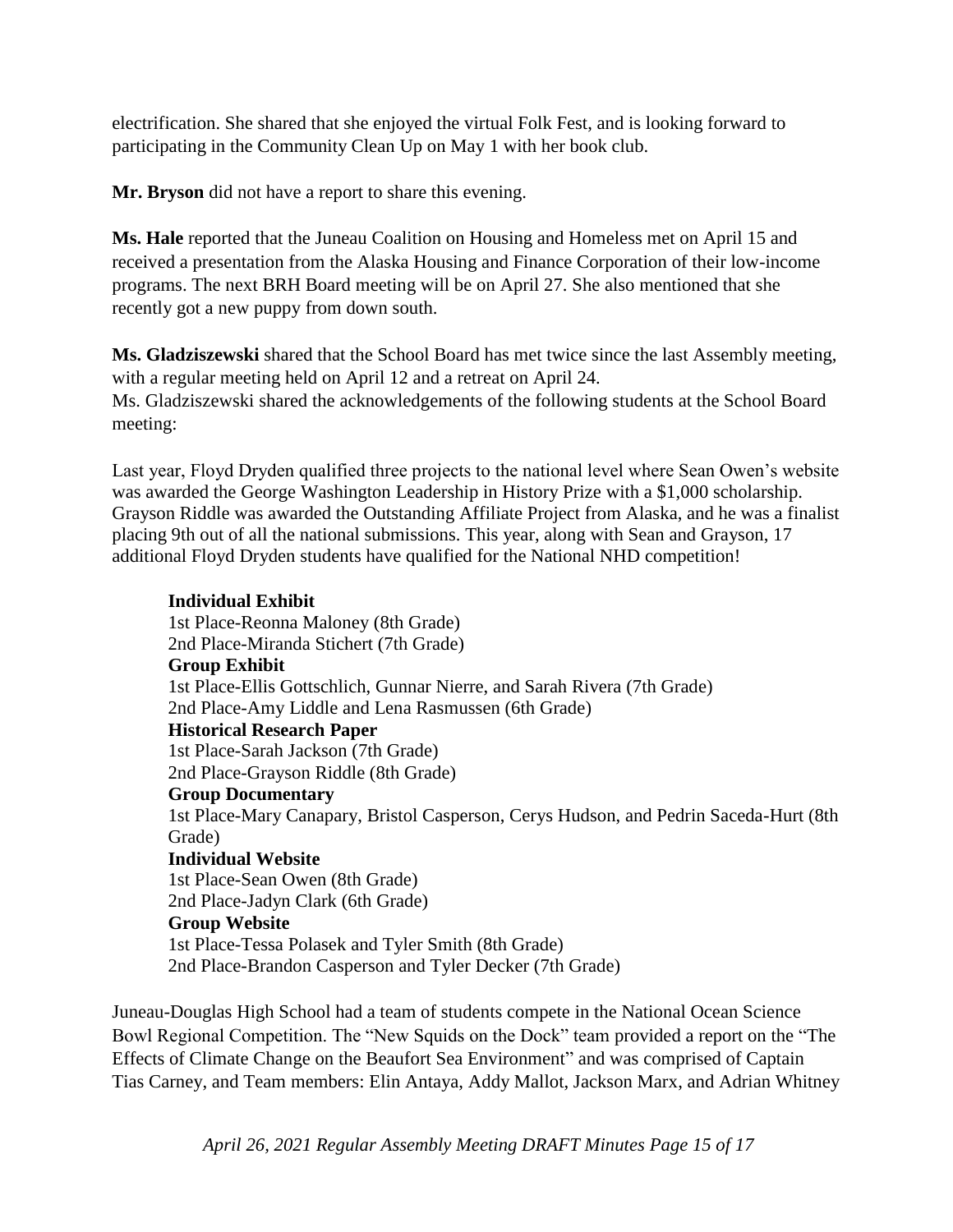along with JDHS Coach Shannon Easterly. The team got first place in the quiz bowl, second place in the research paper, first place in oral presentation.

The school board expects to rely heavily on testing, and reported that most of their staff have received vaccines. JDHS decided not to have a prom, TMHS is wanting to host a prom and is looking at options to move forward with that.

Ms. Gladziszewski congratulated the Folk Fest organizers for putting on an amazing virtual event.

**Mr. Jones** shared that he attended the Systemic Racism Review Committee meeting and will intend tomorrow's meeting as well. He also attended the Chamber Presentation on Commercial Real Estate Appraisals given by Finance Director Jeff Rogers. He participated in the Planning Commission meeting on April 13, and the PC will meet again tomorrow as the PC COW to discuss the accessory apartment ordinance.

Mr. Jones reminded the Assembly that the traditional Bussing of the Fleet Ceremony will be taking place on May 1 at the Fisherman's Memorial.

## **C. Presiding Officer Reports**

Mayor Weldon recused herself from this part of the meeting, and gave her virtual gavel to Deputy Mayor Jones.

# 1. **Proposed Decision in Assembly Appeal 2020-03 Wille and Weldon vs. Planning Commission and CCTHITA**

Mr. Palmer explained this appeal relates to a Planning Commission decision granting a Conditional Use Permit for transitional housing at 6205 Alaway Avenue for the CCTHITA. The Assembly referred this appeal to a hearing officer, the hearing officer conducted a complete hearing and issued a proposed decision. There were objections to that decision, to which the hearing officer amended the decision to incorporate the objections.

The decision being presented to the Assembly tonight is the final proposed decision.

## **The City Attorney recommends the Assembly accept this decision, which would affirm the decision the Planning Commission to issue a Conditional Use Permit.**

**MOTION** by Ms. Gladziszewski for the Assembly to accept the hearing officer's decision. *Hearing no objections, the hearing officer's decision is accepted by unanimous consent.* 

# **XII. CONTINUATION OF PUBLIC PARTICIPATION ON NON-AGENDA ITEMS** None.

*April 26, 2021 Regular Assembly Meeting DRAFT Minutes Page 16 of 17*